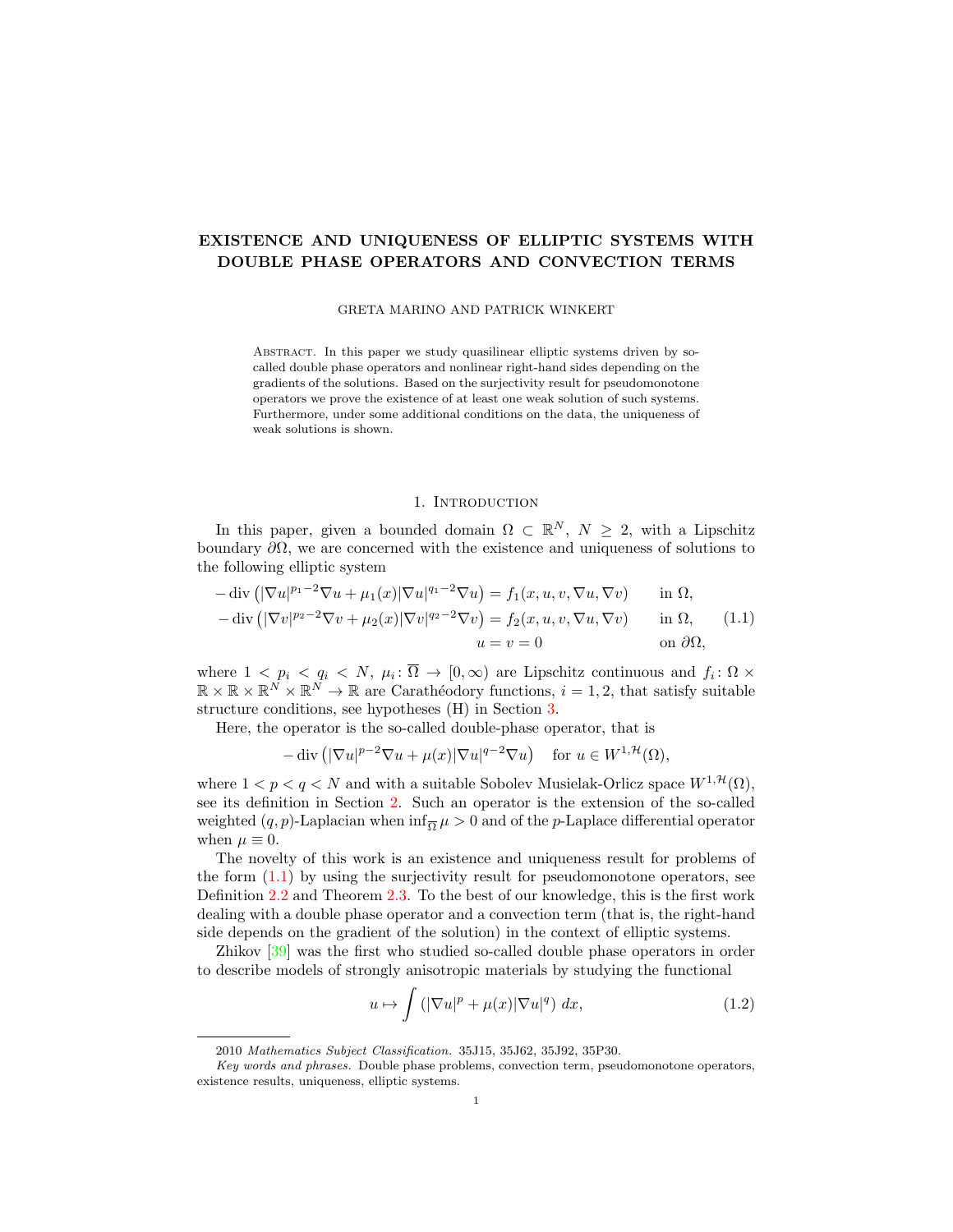where  $1 < p < q < N$ , see also Zhikov [\[40\]](#page-12-1), [\[41\]](#page-12-2) and the monograph of Zhikov-Kozlov-Oleinik  $\left[42\right]$ . Functionals of the expression  $\left(1.2\right)$  have been studied by several authors with respect to regularity results and nonstandard growth, see for example, Baroni-Colombo-Mingione [\[4\]](#page-11-0), [\[5\]](#page-11-1), [\[6\]](#page-11-2), Baroni-Kuusi-Mingione [\[7\]](#page-11-3), Cupini-Marcellini-Mascolo [\[16\]](#page-11-4), Colombo-Mingione [\[14\]](#page-11-5), [\[15\]](#page-11-6), Marcellini [\[26\]](#page-12-4), [\[25\]](#page-12-5) and the references therein.

The motivation of this work was on the one hand the work of Gasingski-Winkert [\[20\]](#page-11-7) who proved existence and uniqueness for the problem

<span id="page-1-0"></span>
$$
-\operatorname{div}\left(|\nabla u|^{p-2}\nabla u + \mu(x)|\nabla u|^{q-2}\nabla u\right) = f(x, u, \nabla u) \quad \text{in } \Omega,
$$
  
\n
$$
u = 0 \quad \text{on } \partial\Omega,
$$
\n(1.3)

following the paper of Averna-Motreanu-Tornatore [\[1\]](#page-11-8). On the other side, we were also motivated by the paper of Motreanu-Vetro-Vetro [\[28\]](#page-12-6) who treated elliptic systems for  $(p_i, q_i)$ -Laplace operators of the form

<span id="page-1-1"></span>
$$
-\Delta_{p_1} u_1 - \mu_1 \Delta_{q_1} u_1 = f_1(x, u_1, u_2, \nabla u_1, \nabla u_2) \quad \text{in } \Omega, -\Delta_{p_2} u_2 - \mu_2 \Delta_{q_2} u_2 = f_2(x, u_1, u_2, \nabla u_1, \nabla u_2) \quad \text{in } \Omega, u_1 = u_2 = 0 \quad \text{on } \partial \Omega.
$$
 (1.4)

The idea in the current paper is to combine both problems  $(1.3)$  and  $(1.4)$  which gives our model problem  $(1.1)$ . Such new class of problems brings lots of difficulties to be overcome like the Orlicz space in order to deal with the double phase operator, the gradient dependence of the right-hand side which implies that we cannot use variational tools and the fact that we treat this for elliptic systems. Our results extend those in Gasinski-Winkert  $[20]$  and Motreanu-Vetro-Vetro  $[28]$ .

In the case of single-valued equations like [\(1.3\)](#page-1-0) without convection we refer to the works of Colasuonno-Squassina [\[13\]](#page-11-9), Gasiński-Papageorgiou [\[18\]](#page-11-10), Gasiński-Winkert [\[19\]](#page-11-11), Liu-Dai [\[22\]](#page-11-12), Perera-Squassina [\[35\]](#page-12-7) concerning existence and multiplicity results.

Elliptic systems with the shape as in  $(1.4)$  have been considered by a number of authors. Existence results can be found, for examples, in Boccardo-de Figueiredo [\[8\]](#page-11-13), Carl-Motreanu [\[10\]](#page-11-14), [\[11\]](#page-11-15), Dr´abek-Stavrakakis-Zographopoulos [\[17\]](#page-11-16), Motreanu-Vetro-Vetro [\[29\]](#page-12-8) and the references therein.

Works which are closely related to our paper dealing with certain types of double phase problems, convection terms or elliptic systems can be found in Bahrouni-Rădulescu-Repovš [\[2\]](#page-11-17), Bahrouni-Rădulescu-Winkert [\[3\]](#page-11-18), Cencelj-Rădulescu-Repovš [\[12\]](#page-11-19), Marano-Marino-Moussaoui [\[23\]](#page-11-20), Marano-Winkert [\[24\]](#page-12-9), Marino-Winkert [\[27\]](#page-12-10), Motreanu-Winkert [\[30\]](#page-12-11), Papageorgiou-Rădulescu-Repovš [\[31\]](#page-12-12), [\[32\]](#page-12-13), [\[33\]](#page-12-14), Rădulescu [\[36\]](#page-12-15), Zhang-Rădulescu [\[37\]](#page-12-16), Zheng-Gasiński-Winkert-Bai [\[38\]](#page-12-17) and the references therein.

The paper is organized as follows. In Section [2](#page-2-0) we recall the definition of the Musielak-Orlicz spaces  $L^{\mathcal{H}}(\Omega)$  and its corresponding Sobolev spaces  $W^{1,\mathcal{H}}(\Omega)$  and we recall the surjectivity result for pseudomonotone operators. In Section [3](#page-4-0) we present the full assumptions on the data of problem  $(1.1)$ , give the definition of the weak solution and state and prove our main existence result, see Theorem [3.1.](#page-6-0) In the last part, namely Section [4,](#page-9-0) we state some conditions on  $f_i$ ,  $i = 1, 2$ , in order to prove the uniqueness of weak solutions of [\(1.1\)](#page-0-0), see Theorem [4.1.](#page-9-1)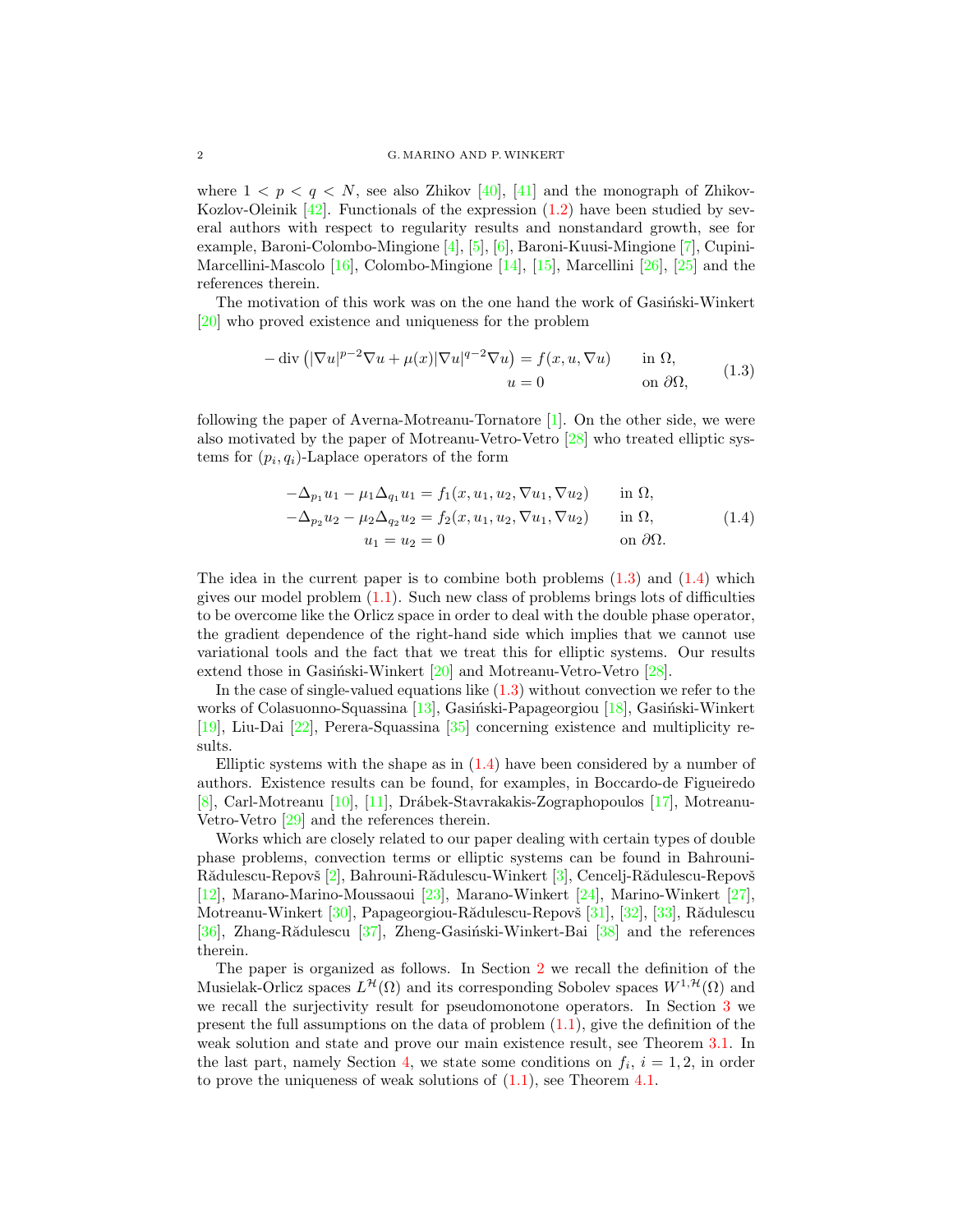### 2. Preliminaries

<span id="page-2-0"></span>For every  $1 \leq r < \infty$  we consider the usual Lebesgue spaces  $L^r(\Omega)$  and  $L^r(\Omega;\mathbb{R}^N)$ equipped with the norm  $\lVert \cdot \rVert_r$ . When  $1 < r < \infty$  we denote by  $W^{1,r}(\Omega)$  and  $W^{1,r}_0(\Omega)$ the corresponding Sobolev spaces equipped with the norms  $\|\cdot\|_{1,r}$  and  $\|\cdot\|_{1,r,0}$ , respectively. By r', we denote the conjugate of  $r \in (1,\infty)$ , that is,  $\frac{1}{r} + \frac{1}{r'} = 1$ .

For  $i = 1, 2$  we define functions  $\mathcal{H}_i : \Omega \times [0, \infty) \to [0, \infty)$  by

$$
\mathcal{H}_i(x,t) = t^{p_i} + \mu_i(x)t^{q_i},
$$

where  $1 < p_i < q_i < N$  and

$$
\frac{q_i}{p_i} < 1 + \frac{1}{N}, \qquad \mu_i \colon \overline{\Omega} \to [0, \infty) \text{ is Lipschitz continuous.} \tag{2.1}
$$

Remark 2.1. From the condition above we easily see that

<span id="page-2-1"></span>
$$
q_i < p_i^*, \quad i = 1, 2,
$$

where  $p_i^*$  is the critical Sobolev exponent of  $p_i$  given by

$$
p_i^* := \frac{N p_i}{N - p_i}.
$$

Indeed, for fixed  $i \in \{1,2\}$ , we have to show that  $q_i < \frac{N p_i}{N}$  $\frac{1}{N-p_i}$ , that is  $Nq_i - p_i q_i <$  $N p_i$ . From condition [\(2.1\)](#page-2-1) we have  $N q_i - p_i < N p_i$ . Moreover, since  $q_i > 1$ , we have

$$
Nq_i - p_iq_i < Nq_i - p_i < Np_i
$$

which shows the assertion.

Let  $\rho_{\mathcal{H}_i}(u) :=$  $\mathcal{H}_i(x, |u|)dx$ . Then the Musielak-Orlicz space  $L^{\mathcal{H}_i}(\Omega)$  is given

by

$$
L^{\mathcal{H}_i}(\Omega) = \left\{ u \mid u : \Omega \to \mathbb{R} \text{ is measurable and } \rho_{\mathcal{H}_i}(u) < +\infty \right\}
$$

equipped with the Luxemburg norm

$$
||u||_{\mathcal{H}_i} := \inf \left\{ \tau > 0 : \, \rho_{\mathcal{H}_i} \left( \frac{u}{\tau} \right) \leq 1 \right\}.
$$

Then  $L^{\mathcal{H}_i}(\Omega)$  becomes uniformly convex, and so a reflexive Banach space. Moreover we define the space

$$
L_{\mu_i}^{q_i}(\Omega) = \left\{ u \mid u : \Omega \to \mathbb{R} \text{ is measurable and } \int_{\Omega} \mu_i(x) |u|^{q_i} dx < +\infty \right\}
$$

endowed with the seminorm

$$
||u||_{q_i,\mu_i} := \left(\int_{\Omega} \mu_i(x)|u|^{q_i} dx\right)^{\frac{1}{q_i}}.
$$

From Colasuonno-Squassina [\[13,](#page-11-9) Proposition 2.15] we have the following continuous embeddings

$$
L^{q_i}(\Omega) \hookrightarrow L^{\mathcal{H}_i}(\Omega) \hookrightarrow L^{p_i}(\Omega) \cap L^{q_i}_{\mu_i}(\Omega).
$$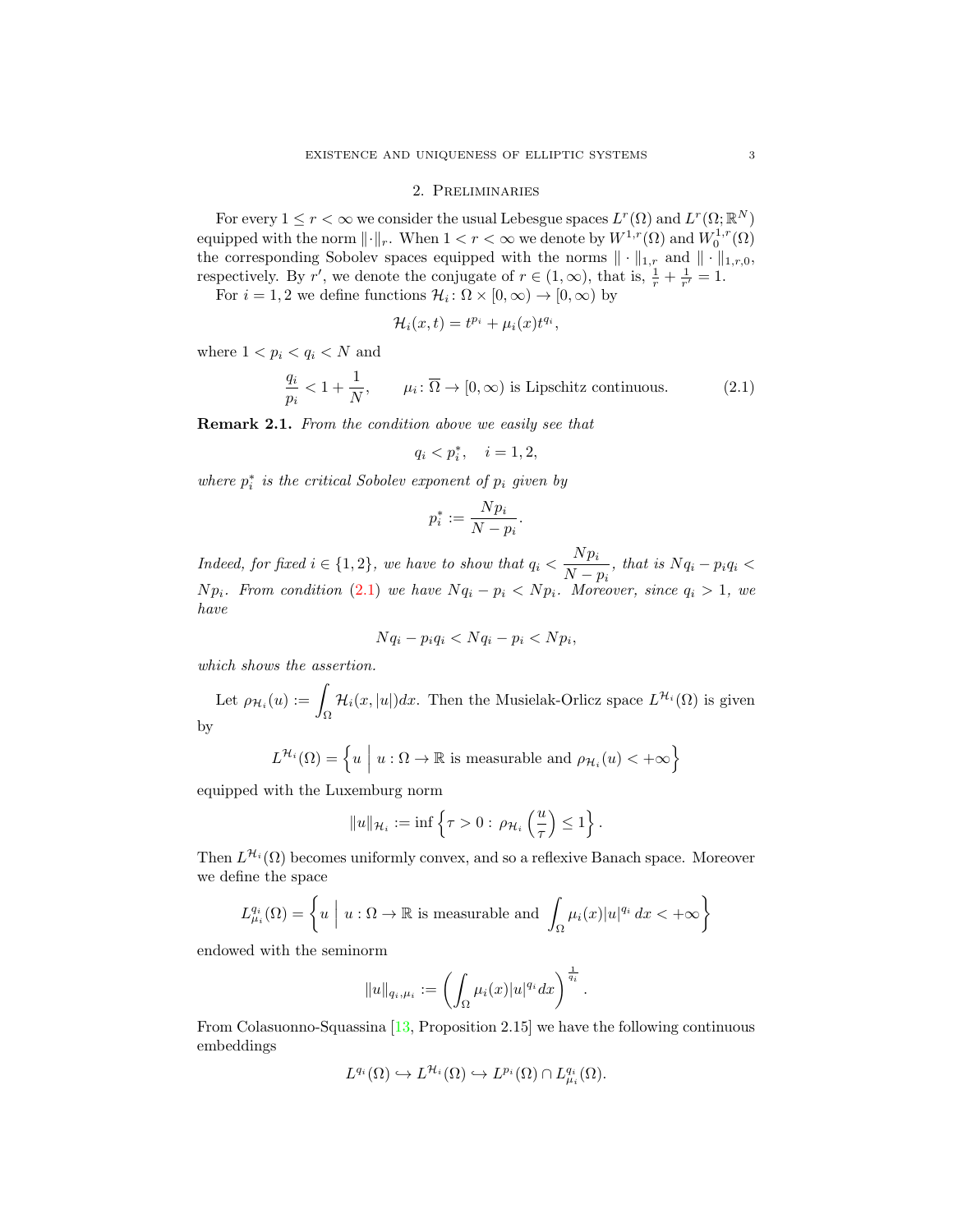For  $u \neq 0$  we have  $\rho_{\mathcal{H}_i} \left( \frac{u}{\|u\|_{\mathcal{H}_i}} \right)$  $||u||_{\mathcal{H}_i}$  $= 1$ , so it is easy to see that

$$
\min\left\{\|u\|_{\mathcal{H}_i}^{p_i},\|u\|_{\mathcal{H}_i}^{q_i}\right\} \le \|u\|_{p_i}^{p_i} + \|u\|_{q_i,\mu_i}^{q_i} \le \max\left\{\|u\|_{\mathcal{H}_i}^{p_i},\|u\|_{\mathcal{H}_i}^{q_i}\right\} \tag{2.2}
$$

for every  $u \in L^{\mathcal{H}_i}(\Omega)$ . Then we can introduce the corresponding Sobolev space  $W^{1,\mathcal{H}_i}(\Omega)$  defined by

$$
W^{1,\mathcal{H}_i}(\Omega) := \left\{ u \in L^{\mathcal{H}_i}(\Omega) : |\nabla u| \in L^{\mathcal{H}_i}(\Omega) \right\}
$$

with the norm

<span id="page-3-1"></span>
$$
||u||_{1,\mathcal{H}_i} := ||\nabla u||_{\mathcal{H}_i} + ||u||_{\mathcal{H}_i},
$$

where  $\|\nabla u\|_{\mathcal{H}_i} = \|\nabla u\|_{\mathcal{H}_i}$ .

Moreover, we write  $W_0^{1,\mathcal{H}_i}(\Omega) := \overline{C_0^{\infty}(\Omega)}^{\|\cdot\|_{1,\mathcal{H}_i}}$  being the completion of  $C_0^{\infty}(\Omega)$ in  $W^{1,\mathcal{H}_i}(\Omega)$ . Taking  $(2.1)$  into account we can refer to Colasuonno-Squassina [\[13,](#page-11-9) Proposition 2.18 in order to consider an equivalent norm on  $W_0^{1, \mathcal{H}_i}(\Omega)$  given by

$$
||u||_{1,\mathcal{H}_i,0} = ||\nabla u||_{\mathcal{H}_i}.
$$

Note that  $W^{1,\mathcal{H}_i}(\Omega)$  as well as  $W_0^{1,\mathcal{H}_i}(\Omega)$  are uniformly convex, and so reflexive Banach spaces.

Since  $1 < p_i < N$ , we know that the embedding

<span id="page-3-5"></span><span id="page-3-3"></span>
$$
W_0^{1, \mathcal{H}_i}(\Omega) \hookrightarrow L^{r_i}(\Omega) \tag{2.3}
$$

is compact whenever  $r_i < p_i^*$ , see Colasuonno-Squassina [\[13,](#page-11-9) Proposition 2.15]. From equation  $(2.2)$  we directly obtain

$$
\min \left\{ \|u\|_{1,\mathcal{H}_i,0}^{p_i}, \|u\|_{1,\mathcal{H}_i,0}^{q_i} \right\} \leq \|\nabla u\|_{p_i}^{p_i} + \|\nabla u\|_{q_i,\mu_i}^{q_i}
$$
\n
$$
\leq \max \left\{ \|u\|_{1,\mathcal{H}_i,0}^{p_i}, \|u\|_{1,\mathcal{H}_i,0}^{q_i} \right\}
$$
\n(2.4)

for every  $u \in W_0^{1, \mathcal{H}_i}(\Omega)$ .

For  $1 < r < \infty$  we consider now the eigenvalue problem for the r-Laplacian with homogeneous Dirichlet boundary condition given by

<span id="page-3-4"></span><span id="page-3-2"></span>
$$
-\Delta_r u = \lambda |u|^{r-2}u \quad \text{in } \Omega,
$$
  
\n
$$
u = 0 \quad \text{on } \partial\Omega.
$$
 (2.5)

Let us denote by  $\lambda_{1,r}$  the first eigenvalue of [\(2.5\)](#page-3-2). It is well known that  $\lambda_{1,r}$ is positive, simple, and isolated, see Lê  $[21]$ . Moreover, we have the following variational characterization

$$
\lambda_{1,r} = \inf_{u \in W_0^{1,r}(\Omega)} \left\{ \int_{\Omega} |\nabla u|^r dx : \int_{\Omega} |u|^r dx = 1 \right\}.
$$
 (2.6)

We now recall some definitions that we will use in the sequel.

<span id="page-3-0"></span>**Definition 2.2.** Let  $X$  be a reflexive Banach space,  $X^*$  its dual space and denote by  $\langle \cdot, \cdot \rangle$  its duality pairing. Let  $A: X \to X^*$ , then A is called

- (a) to satisfy the  $(S_+)$ -property if  $u_n \rightharpoonup u$  in X and  $\limsup_{n\to\infty} \langle Au_n, u_n-u \rangle \leq 0$ imply  $u_n \to u$  in X;
- (b) pseudomonotone if  $u_n \rightharpoonup u$  in X and  $\limsup_{n\to\infty}$   $\langle Au_n, u_n u \rangle \leq 0$  imply  $Au_n \rightharpoonup u$  and  $\langle Au_n, u_n \rangle \rightarrow \langle Au, u \rangle;$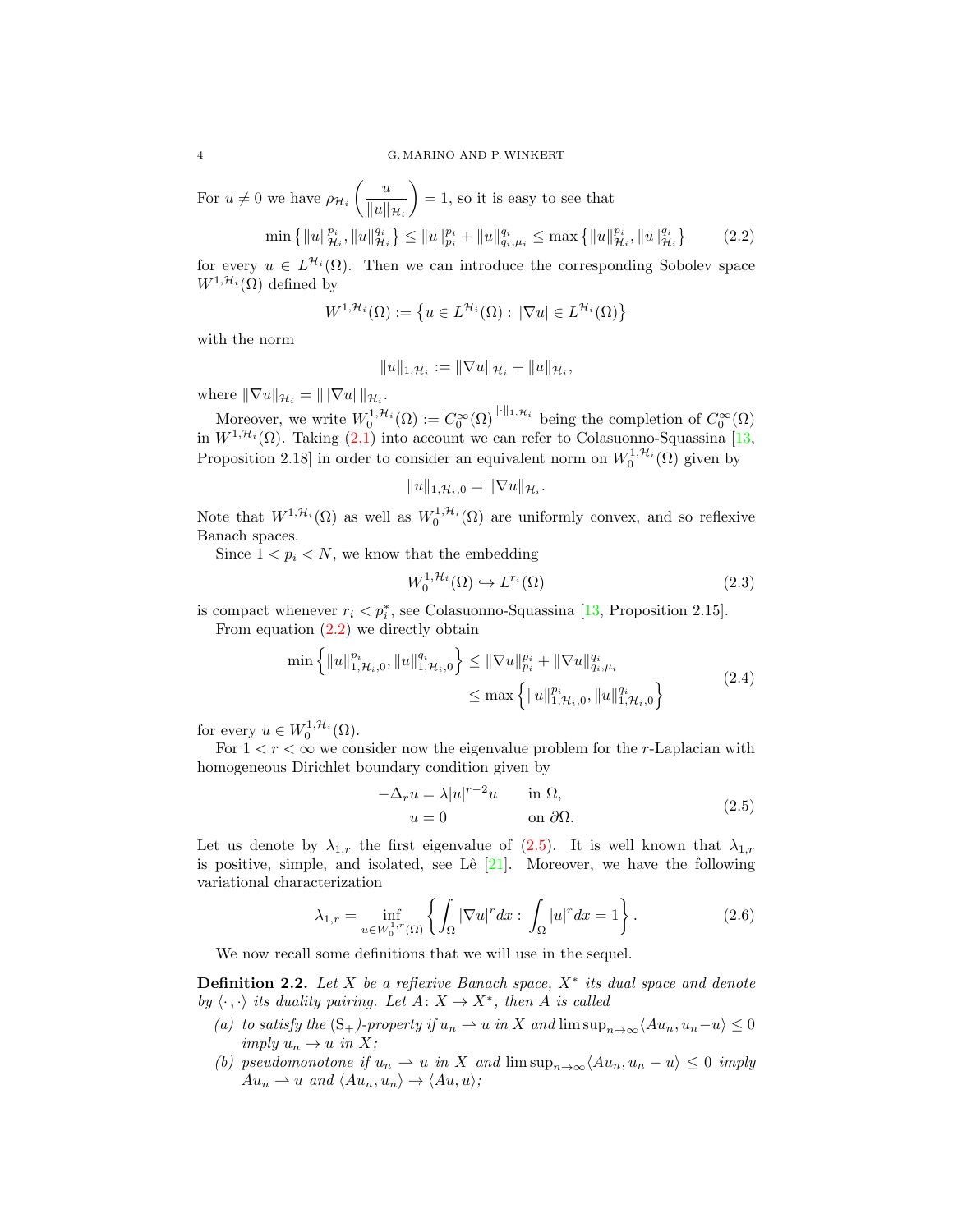(c) coercive if

<span id="page-4-4"></span>
$$
\lim_{\|u\|_{X}\to\infty} \frac{\langle Au, u\rangle}{\|u\|_{X}} = \infty.
$$
\n(2.7)

Our existence result is based on the following surjectivity result for pseudomonotone operators, see, e.g., Carl-Le-Motreanu  $[9,$  Theorem 2.99 or Papageorgiou-Winkert [\[34,](#page-12-18) Theorem 6.1.57].

<span id="page-4-1"></span>**Theorem 2.3.** Let X be a real, reflexive Banach space, let  $A: X \rightarrow X^*$  be a pseudomonotone, bounded, and coercive operator, and  $b \in X^*$ . Then, a solution of the equation  $Au = b$  exists.

We consider the space  $W := W_0^{1, \mathcal{H}_1}(\Omega) \times W_0^{1, \mathcal{H}_2}(\Omega)$  endowed with the norm

<span id="page-4-2"></span>
$$
|| (u, v) ||_{\mathcal{W}} := ||u||_{1, \mathcal{H}_1, 0} + ||v||_{1, \mathcal{H}_2, 0},
$$

for every  $(u, v) \in W_0^{1, \mathcal{H}_1}(\Omega) \times W_0^{1, \mathcal{H}_2}(\Omega)$ .

Then we consider the operator  $A: W_0^{1,\mathcal{H}_1}(\Omega) \times W_0^{1,\mathcal{H}_2}(\Omega) \to (W_0^{1,\mathcal{H}_1}(\Omega))^*$  $(W_0^{1,\mathcal{H}_2}(\Omega))^*$  defined by

$$
\langle A(u,v),(\varphi,\psi)\rangle_{\mathcal{H}_1\times\mathcal{H}_2} := \int_{\Omega} \left( |\nabla u|^{p_1-2} \nabla u + \mu_1(x) |\nabla u|^{q_1-2} \nabla u \right) \cdot \nabla \varphi dx + \int_{\Omega} \left( |\nabla v|^{p_2-2} \nabla v + \mu_2(x) |\nabla v|^{q_2-2} \nabla v \right) \cdot \nabla \psi dx,
$$
\n(2.8)

where  $\langle \cdot, \cdot \rangle_{\mathcal{H}_1 \times \mathcal{H}_2}$  is the duality pairing between  $W_0^{1,\mathcal{H}_1}(\Omega) \times W_0^{1,\mathcal{H}_2}(\Omega)$  and its dual space  $(W_0^{1,\mathcal{H}_1}(\Omega))^* \times (W_0^{1,\mathcal{H}_2}(\Omega))^*$ . The next result summarizes the properties of the operator A.

<span id="page-4-3"></span>Lemma 2.4. Let  $A: W_0^{1, H_1}(\Omega) \times W_0^{1, H_2}(\Omega) \to (W_0^{1, H_1}(\Omega))^* \times (W_0^{1, H_2}(\Omega))^*$  be the operator defined by  $(2.8)$ . Then, A is bounded, continuous, monotone (hence maximal monotone), and of type  $(S_+).$ 

*Proof.* The proof is similar to the one in Liu-Dai [\[22,](#page-11-12) Proposition 3.1].

# 3. Main result

<span id="page-4-0"></span>We assume the following hypotheses on the nonlinearities  $f_1, f_2$ .

(H)  $f_1, f_2 \colon \Omega \times \mathbb{R} \times \mathbb{R} \times \mathbb{R}^N \times \mathbb{R}^N \to \mathbb{R}$  are Carathéodory functions such that (i) There exist  $\alpha_i \in L^{\frac{r_i}{r_i-1}}(\Omega)$   $(i = 1, 2)$  such that

$$
|f_1(x, s, t, \xi, \zeta)| \le A_1 |s|^{a_1} + A_2 |t|^{a_2} + A_3 |s|^{a_3} |t|^{a_4} + A_4 |\xi|^{a_5}
$$
  
+  $A_5 |\zeta|^{a_6} + A_6 |\xi|^{a_7} |\zeta|^{a_8} + |\alpha_1(x)|,$   

$$
|f_2(x, s, t, \xi, \zeta)| \le B_1 |s|^{b_1} + B_2 |t|^{b_2} + B_3 |s|^{b_3} |t|^{b_4} + B_4 |\xi|^{b_5}
$$
  
+  $B_5 |\zeta|^{b_6} + B_6 |\xi|^{b_7} |\zeta|^{b_8} + |\alpha_2(x)|,$ 

for a. a.  $x \in \Omega$ , for all  $s, t \in \mathbb{R}$  and for all  $\xi, \zeta \in \mathbb{R}^N$ , where  $A_j, B_j$ ,  $j = 1, \ldots 6$ , are nonnegative constants and with  $1 \langle r_i \rangle \langle p_i^*, i \rangle =$ 1, 2. Moreover, the exponents  $a_{\ell}, b_{\ell}, \ell = 1, \ldots, 8$ , are nonnegative and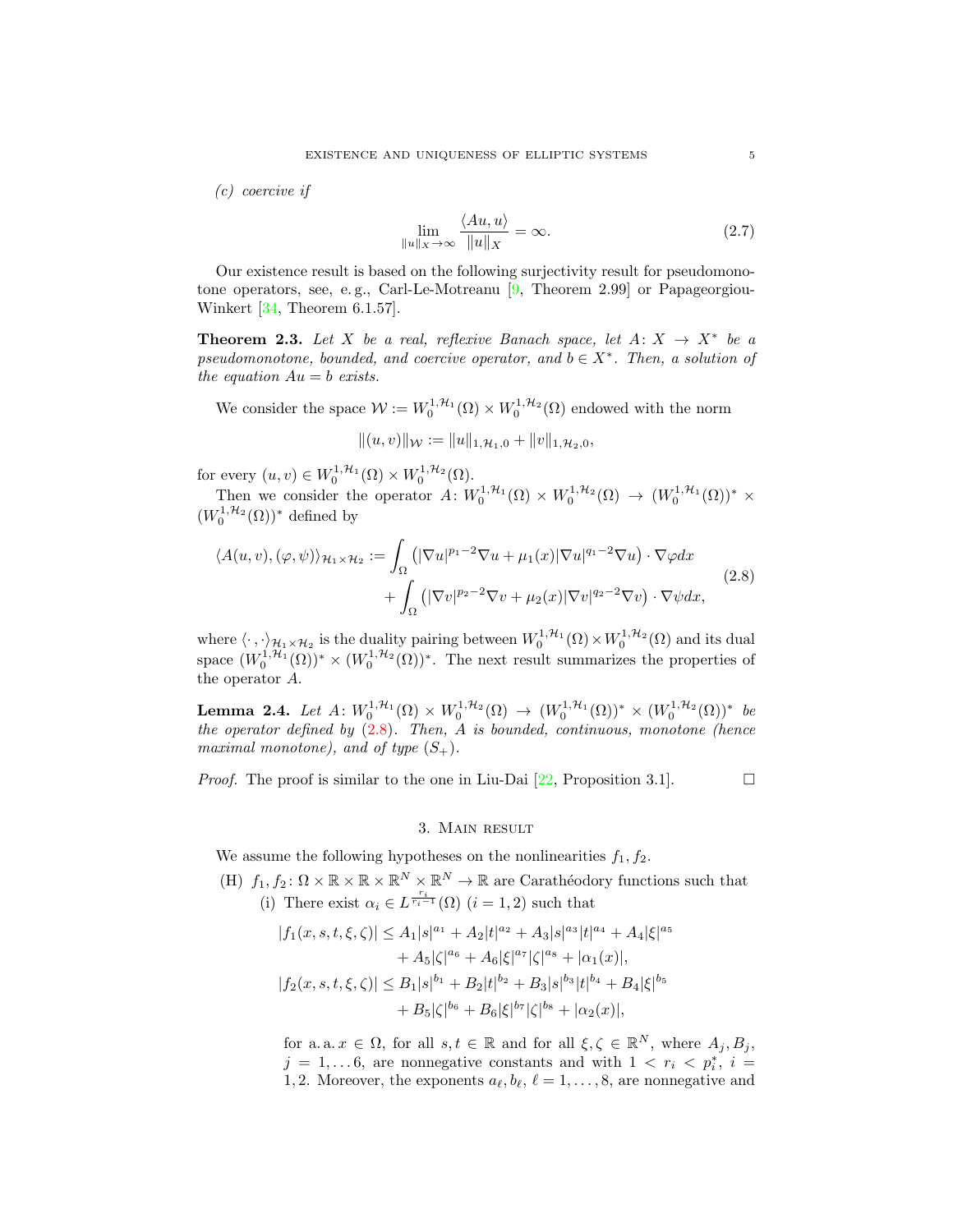satisfy the following conditions

(E1) 
$$
a_1 \le r_1 - 1
$$
,   
\n(E2)  $a_2 \le \frac{r_1 - 1}{r_1} r_2$ ,  
\n(E3)  $\frac{a_3}{r_1} + \frac{a_4}{r_2} \le \frac{r_1 - 1}{r_1}$ , (E4)  $a_5 \le \frac{r_1 - 1}{r_1} p_1$ ,  
\n(E5)  $a_6 \le \frac{r_1 - 1}{r_1} p_2$ , (E6)  $\frac{a_7}{p_1} + \frac{a_8}{p_2} \le \frac{r_1 - 1}{r_1}$ ,  
\n(E7)  $b_1 \le \frac{r_2 - 1}{r_2} r_1$ , (E8)  $b_2 \le r_2 - 1$ ,  
\n(E9)  $\frac{b_3}{r_1} + \frac{b_4}{r_2} \le \frac{r_2 - 1}{r_2}$ , (E10)  $b_5 \le \frac{r_2 - 1}{r_2} p_1$ ,  
\n(E11)  $b_6 \le \frac{r_2 - 1}{r_2} p_2$ , (E12)  $\frac{b_7}{p_1} + \frac{b_8}{p_2} \le \frac{r_2 - 1}{r_2}$ .

(ii) There exist  $\omega \in L^1(\Omega)$  and  $\Lambda, \Gamma \geq 0$  such that

$$
f_1(x, s, t, \xi, \zeta)s + f_2(x, s, t, \xi, \zeta)t
$$
  
\n
$$
\leq \Lambda (|\xi|^{p_1} + |\zeta|^{p_2}) + \Gamma (|s|^{p_1} + |t|^{p_2}) + \omega(x),
$$
\n(3.1)

for a. a.  $x \in \Omega$ , for all  $s, t \in \mathbb{R}$  and for all  $\xi, \zeta \in \mathbb{R}^N$  and with

<span id="page-5-2"></span><span id="page-5-1"></span><span id="page-5-0"></span>
$$
\Lambda + \Gamma \max \left\{ \lambda_{1, p_1}^{-1}, \lambda_{1, p_2}^{-1} \right\} < 1,\tag{3.2}
$$

where  $\lambda_{1,p_i}$  is the first eigenvalue of the  $p_i$ -Laplacian, see [\(2.5\)](#page-3-2).

We say that  $(u, v) \in W_0^{1, H_1}(\Omega) \times W_0^{1, H_2}(\Omega)$  is a weak solution of problem  $(1.1)$ if

$$
\int_{\Omega} \left( |\nabla u|^{p_1 - 2} \nabla u + \mu_1(x) |\nabla u|^{q_1 - 2} \nabla u \right) \cdot \nabla \varphi \, dx = \int_{\Omega} f_1(x, u, v, \nabla u, \nabla v) \varphi \, dx, \n\int_{\Omega} \left( |\nabla v|^{p_2 - 2} \nabla v + \mu_2(x) |\nabla v|^{q_2 - 2} \nabla v \right) \cdot \nabla \psi \, dx = \int_{\Omega} f_2(x, u, v, \nabla u, \nabla v) \psi \, dx,
$$
\n(3.3)

is satisfied for all test functions  $(\varphi, \psi) \in W_0^{1, \mathcal{H}_1}(\Omega) \times W_0^{1, \mathcal{H}_2}(\Omega)$ . Taking the embedding  $(2.3)$  into account, along with the growth conditions in  $(H)(i)$ , we see that the definition of a weak solution is well-defined. Indeed, if we estimate the integral concerning the function  $f_1: \Omega \times \mathbb{R} \times \mathbb{R} \times \mathbb{R}^N \times \mathbb{R}^N \to \mathbb{R}$  by using condition  $(H)(i)$ we obtain several mixed terms. Let us consider, for example, the third term on the right-hand side of the growth of  $f_1$ . Applying Hölder's inequality we get

$$
A_3 \int_{\Omega} |u|^{a_3} |v|^{a_4} \varphi \, dx
$$
  
\n
$$
\leq A_3 \left( \int_{\Omega} |u|^{a_3 s_1} dx \right)^{\frac{1}{s_1}} \left( \int_{\Omega} |v|^{a_4 s_2} dx \right)^{\frac{1}{s_2}} \left( \int_{\Omega} |\varphi|^{s_3} dx \right)^{\frac{1}{s_3}},
$$

where  $(u, v) \in W_0^{1, H_1}(\Omega) \times W_0^{1, H_2}(\Omega)$ ,  $\varphi \in W_0^{1, H_1}(\Omega)$  and

$$
\frac{1}{s_1} + \frac{1}{s_2} + \frac{1}{s_3} = 1.
$$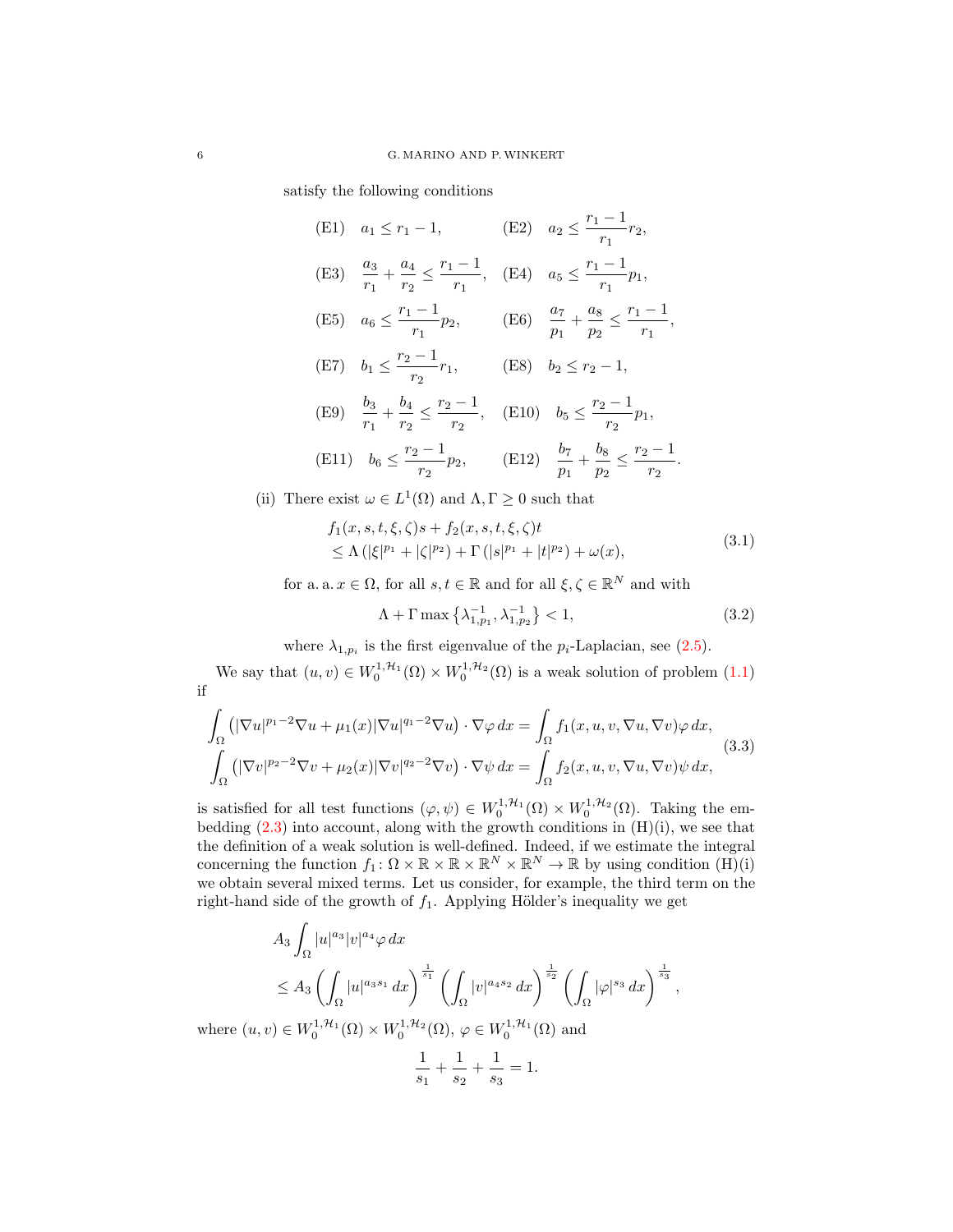Taking  $s_3 = r_1$  with  $1 < r_1 < p_1^*$  and using  $s_1 \leq \frac{r_1}{a_3}$  as well as  $s_2 \leq \frac{r_2}{a_4}$  leads to

$$
\frac{a_3}{r_1}+\frac{a_4}{r_2}\leq \frac{r_1-1}{r_1},
$$

which is exactly condition (E3). Note that the conditions in  $(H)(i)$  are chosen in order to prove our main results by applying the compact embedding [\(2.3\)](#page-3-3). Of course, for the finiteness of the integrals in the weak formulation [\(3.3\)](#page-5-0), we can also allow critical growth to have a well-defined weak formulation.

Now we are ready to formulate and prove our main result in this section.

<span id="page-6-0"></span>**Theorem 3.1.** Let  $1 < p_i < q_i < N$ ,  $i = 1, 2$ , and let hypotheses [\(2.1\)](#page-2-1) and (H) be satisfied. Then, there exists a weak solution  $(u, v) \in W_0^{1, H_1}(\Omega) \times W_0^{1, H_2}(\Omega)$  of problem  $(1.1)$ .

Proof. Let

$$
\hat{N}_{f_i}: W_0^{1, \mathcal{H}_1}(\Omega) \times W_0^{1, \mathcal{H}_2}(\Omega) \subset L^{r_1}(\Omega) \times L^{r_2}(\Omega) \to L^{r'_1}(\Omega) \times L^{r'_2}(\Omega)
$$

be the Nemytskij operator associated to  $f_i$ . Moreover, let

$$
j_i^*: L^{r'_1}(\Omega) \times L^{r'_2}(\Omega) \to (W_0^{1,\mathcal{H}_1}(\Omega))^* \times (W_0^{1,\mathcal{H}_2}(\Omega))^*
$$

be the adjoint operator for the embedding

$$
j_i\colon W_0^{1,\mathcal{H}_1}(\Omega)\times W_0^{1,\mathcal{H}_2}(\Omega)\to L^{r_1}(\Omega)\times L^{r_2}(\Omega).
$$

We then define

$$
N_{f_i} := j_i^* \circ \hat{N}_{f_i} \colon W_0^{1, \mathcal{H}_1}(\Omega) \times W_0^{1, \mathcal{H}_2}(\Omega) \to (W_0^{1, \mathcal{H}_1}(\Omega))^* \times (W_0^{1, \mathcal{H}_2}(\Omega))^*,
$$

which is well-defined by hypotheses  $(H)(i)$ . We set

<span id="page-6-5"></span>
$$
\mathcal{A}(u,v) := A(u,v) - N_{f_1}(u,v) - N_{f_2}(u,v). \tag{3.4}
$$

Our aim is to apply Theorem [2.3.](#page-4-1) So, we need to show that  $A$  is bounded, pseudomonotone and coercive.

Claim 1:  $A$  is bounded.

The boundedness of  $A$  follows directly from the boundedness of  $A$  and the growth conditions on  $f_1$  and  $f_2$  stated in (H)(i).

Claim 2:  $\mathcal{A}$  is pseudomonotone.

To this end, let  $\{(u_n, v_n)\}_{n \in \mathbb{N}} \subset W_0^{1, H_1}(\Omega) \times W_0^{1, H_2}(\Omega)$  be a sequence such that

<span id="page-6-4"></span><span id="page-6-3"></span>
$$
(u_n, v_n) \to (u, v) \quad \text{in } W_0^{1, \mathcal{H}_1}(\Omega) \times W_0^{1, \mathcal{H}_2}(\Omega) \tag{3.5}
$$

and

<span id="page-6-2"></span>
$$
\limsup_{n \to \infty} \langle \mathcal{A}(u_n, v_n), (u_n - u, v_n - v) \rangle_{\mathcal{H}_1 \times \mathcal{H}_2} \le 0.
$$
 (3.6)

Taking the compact embedding [\(2.3\)](#page-3-3) into account yields

$$
u_n \to u \quad \text{in } L^{r_1}(\Omega) \quad \text{and} \quad v_n \to v \quad \text{in } L^{r_2}(\Omega), \tag{3.7}
$$

since  $r_1 < p_1^*$  and  $r_2 < p_2^*$ , respectively. We want to show that

<span id="page-6-1"></span>
$$
\lim_{n \to \infty} \int_{\Omega} f_1(x, u_n, v_n, \nabla u_n, \nabla v_n)(u_n - u) dx = 0,
$$
\n
$$
\lim_{n \to \infty} \int_{\Omega} f_2(x, u_n, v_n, \nabla u_n, \nabla v_n)(v_n - v) dx = 0.
$$
\n(3.8)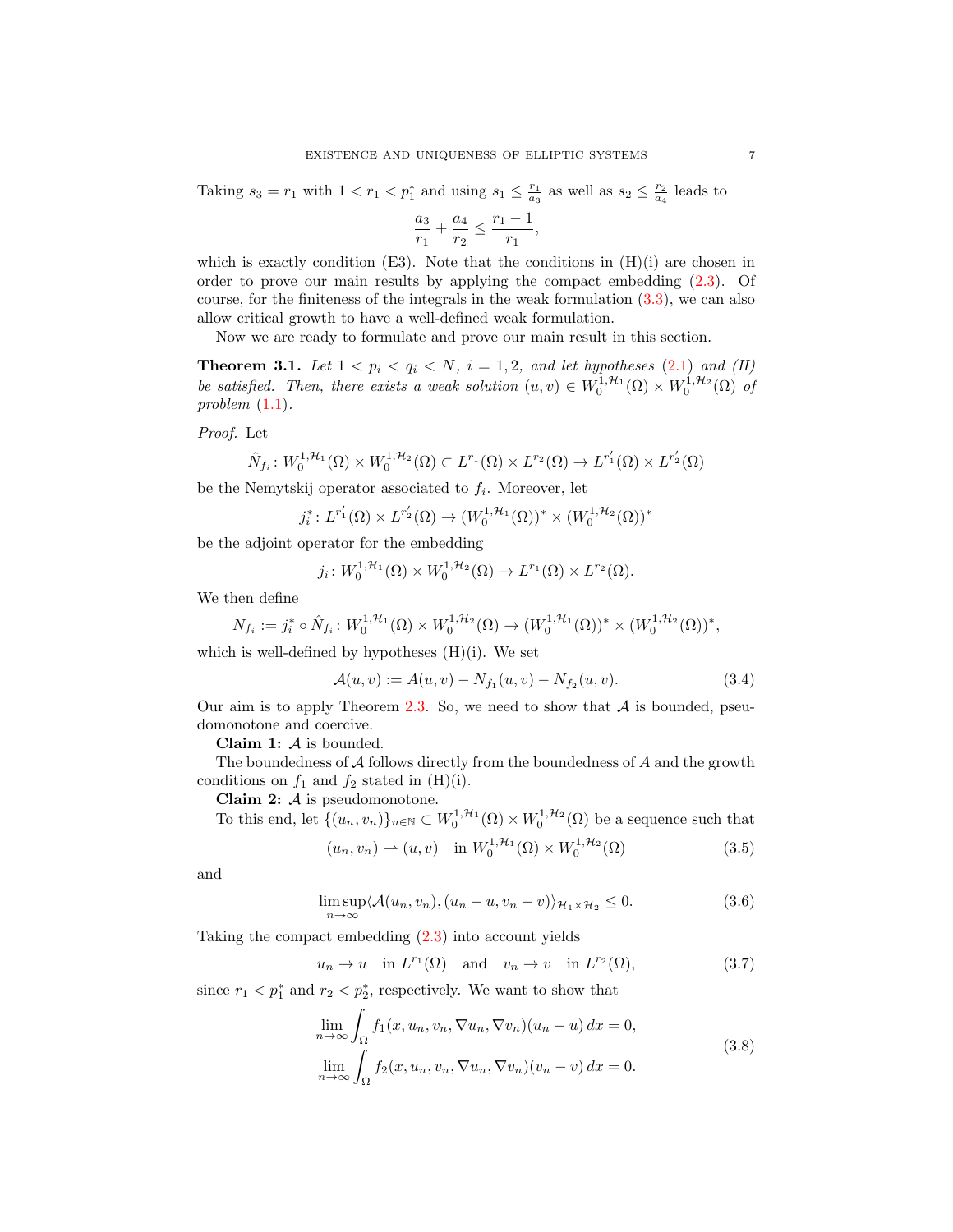Let us consider the first expression in  $(3.8)$ . By the growth condition  $(H)(i)$  it follows

$$
\int_{\Omega} f_1(x, u_n, v_n, \nabla u_n, \nabla v_n)(u_n - u) dx
$$
\n
$$
\leq \int_{\Omega} \left( A_1 |u_n|^{a_1} + A_2 |v_n|^{a_2} + A_3 |u_n|^{a_3} |v_n|^{a_4} + A_4 |\nabla u_n|^{a_5} + A_5 |\nabla v_n|^{a_6} + A_6 |\nabla u_n|^{a_7} |\nabla v_n|^{a_8} + |\alpha_1(x)| \right) |u_n - u| dx.
$$
\n(3.9)

Applying Hölder's inequality,  $(3.7)$  and conditions (E1) and (E2), respectively, we obtain

<span id="page-7-0"></span>
$$
A_1 \int_{\Omega} |u_n|^{a_1} |u_n - u| dx \le A_1 \left( \int_{\Omega} |u_n|^{a_1 r'_1} dx \right)^{\frac{1}{r'_1}} \|u_n - u\|_{r_1}
$$
  

$$
\le C_1 \left( 1 + \|u_n\|_{r_1}^{r_1 - 1} \right) \|u_n - u\|_{r_1} \to 0
$$

and

$$
A_2 \int_{\Omega} |v_n|^{a_2} |u_n - u| dx \le A_2 \left( \int_{\Omega} v_n^{a_2 r'_1} dx \right)^{\frac{1}{r'_1}} \|u_n - u\|_{r_1}
$$
  

$$
\le C_2 \left( 1 + \|v_n\|_{r_2}^{\frac{r_2}{r'_1}} \right) \|u_n - u\|_{r_1} \to 0
$$

for some  $C_1, C_2 > 0$ . Moreover, Hölder's inequality with exponents  $x_1, y_1, z_1 > 1$ such that

$$
x_1 a_3 \le r_1
$$
,  $y_1 a_4 \le r_2$ ,  $z_1 = r_1$ ,  $\frac{1}{x_1} + \frac{1}{y_1} + \frac{1}{z_1} = 1$ 

gives, by hypothesis (E3),

$$
A_3 \int_{\Omega} |u_n|^{a_3} |v_n|^{a_4} |u_n - u| dx \le A_3 \|u_n\|_{a_3 x_1}^{a_3} \|v_n\|_{a_4 y_1}^{a_4} \|u_n - u\|_{r_1} \to 0.
$$

Next we apply Hölder's inequality with exponents  $r_1, r'_1$  and use (E4) and (E5) to get

$$
A_4 \int_{\Omega} |\nabla u_n|^{a_5} |u_n - u| dx \le A_4 \left( \int_{\Omega} |\nabla u_n|^{a_5 r'_1} dx \right)^{\frac{1}{r'_1}} \|u_n - u\|_{r_1}
$$
  

$$
\le C_3 \left( 1 + \|\nabla u_n\|_{p_1}^{\frac{p_1}{r'_1}} \right) \|u_n - u\|_{r_1} \to 0
$$

and

$$
A_5 \int_{\Omega} |\nabla v_n|^{a_6} |u_n - u| dx \le A_5 \left( \int_{\Omega} |\nabla v_n|^{a_6 r'_1} dx \right)^{\frac{1}{r'_1}} \|u_n - u\|_{r_1}
$$
  

$$
\le C_4 \left( 1 + \|\nabla v_n\|_{p_2}^{\frac{p_2}{r'_1}} \right) \|u_n - u\|_{r_1} \to 0
$$

for some  $C_3, C_4 > 0$ . Furthermore, condition (E6) allows us to apply Hölder's inequality with exponents  $x_2, y_2, z_2 > 1$  such that

$$
x_2a_7 \leq p_1
$$
,  $y_2a_8 \leq p_2$ ,  $z_2 = r_1$ ,  $\frac{1}{x_2} + \frac{1}{y_2} + \frac{1}{z_2} = 1$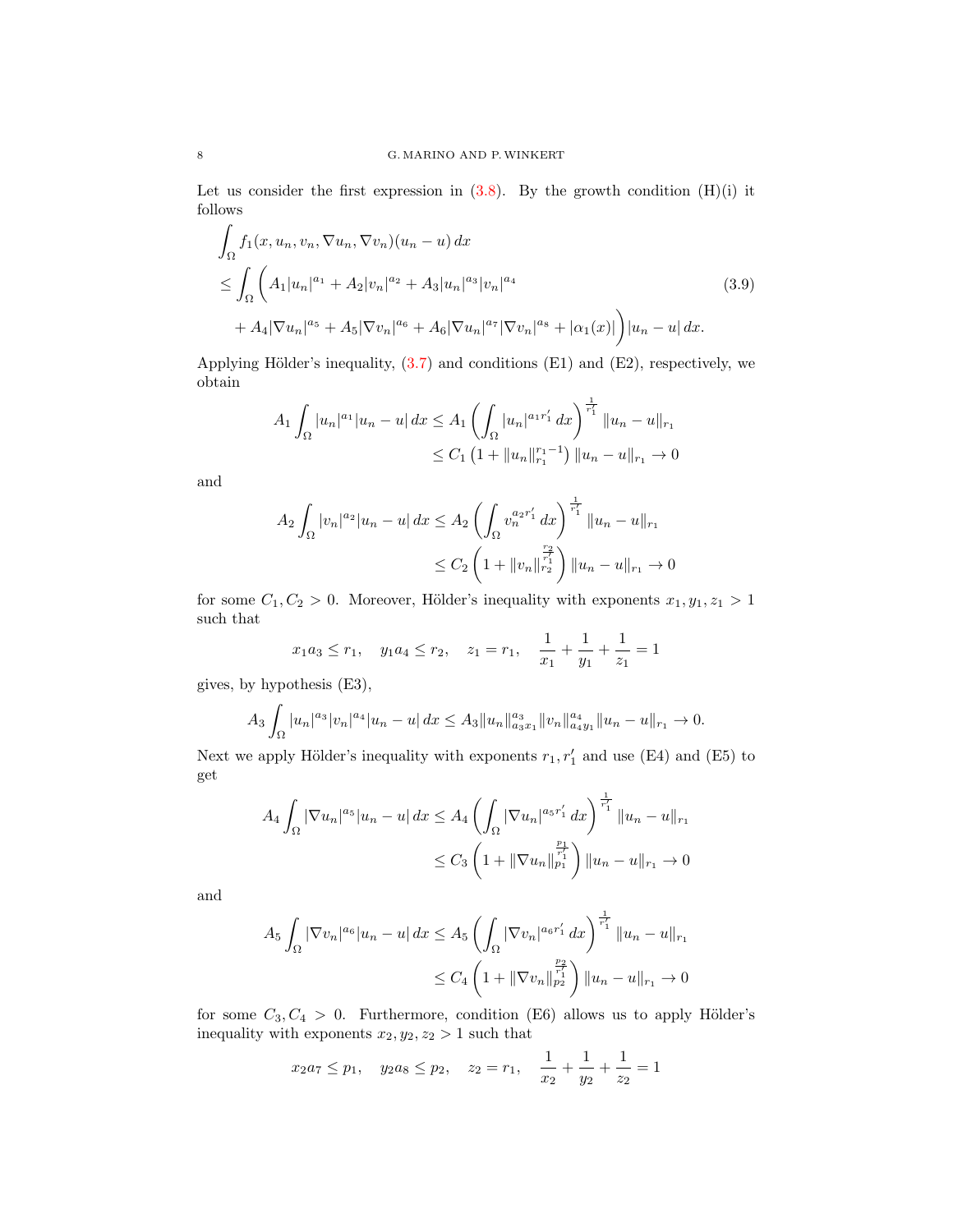in order to have

$$
A_6 \int_{\Omega} |\nabla u_n|^{a_7} |\nabla v_n|^{a_8} (u_n - u) \, dx \leq A_6 \|\nabla u_n\|_{a_7 x_2}^{a_7} \|\nabla v_n\|_{a_8 y_2}^{a_8} \|u_n - u\|_{r_1} \to 0,
$$

since both  $\|\nabla u_n\|_{a_7x_2}$  and  $\|\nabla v_n\|_{a_8y_2}$  are bounded. Finally, for the last term in [\(3.9\)](#page-7-0) we have

$$
\int_{\Omega} |\alpha_1(x)| (u_n - u) \, dx \le ||\alpha_1||_{r_1'} ||u_n - u||_{r_1} \to 0.
$$

Combining all the calculations above give

$$
\lim_{n \to \infty} \int_{\Omega} f_1(x, u_n, v_n, \nabla u_n, \nabla v_n) (u_n - u) dx = 0.
$$

Applying similar arguments proves that

$$
\lim_{n \to \infty} \int_{\Omega} f_2(x, u_n, v_n, \nabla u_n, \nabla v_n) (v_n - v) dx = 0.
$$

Hence,  $(3.8)$  is fulfilled. We now take the weak formulation  $(3.3)$ , replace u by  $u_n$ , v by  $v_n$ ,  $\varphi$  by  $u_n - u$  and  $\psi$  by  $v_n - v$  and use [\(3.6\)](#page-6-3) as well as [\(3.8\)](#page-6-1) in order to have

<span id="page-8-0"></span>
$$
\limsup_{n \to \infty} \langle A(u_n, v_n), (u_n - u, v_n - v) \rangle_{\mathcal{H}_1 \times \mathcal{H}_2}
$$
  
= 
$$
\limsup_{n \to \infty} \langle A(u_n, v_n), (u_n - u, v_n - v) \rangle_{\mathcal{H}_1 \times \mathcal{H}_2} \le 0.
$$
 (3.10)

Since A satisfies the  $(S_+)$ -property, see Lemma [2.4,](#page-4-3) we derive from  $(3.5)$  and  $(3.10)$ that

$$
(u_n, v_n) \to (u, v)
$$
 in  $W_0^{1, H_1}(\Omega) \times W_0^{1, H_2}(\Omega)$ .

Since A is continuous we have  $\mathcal{A}(u_n, v_n) \to \mathcal{A}(u, v)$  in  $(W_0^{1, \mathcal{H}_1}(\Omega))^* \times (W_0^{1, \mathcal{H}_2}(\Omega))^*$ , which proves that  $A$  is pseudomonotone.

Claim 3: A is coercive.

First of all, taking into account the representation  $(2.6)$  and replacing r by  $p_1$ and  $p_2$ , respectively, we have

<span id="page-8-1"></span>
$$
||u||_{p_1}^{p_1} \le \lambda_{1,p_1}^{-1} ||\nabla u||_{p_1}^{p_1} \quad \text{and} \quad ||v||_{p_2}^{p_2} \le \lambda_{1,p_2}^{-1} ||\nabla v||_{p_2}^{p_2},\tag{3.11}
$$

for all  $(u, v) \in W_0^{1, H_1}(\Omega) \times W_0^{1, H_2}(\Omega)$ . Note that  $W_0^{1, H_1}(\Omega) \subseteq W_0^{1, p_1}(\Omega)$  and  $W_0^{1,\mathcal{H}_2}(\Omega) \subseteq W_0^{1,p_2}(\Omega)$ . Applying these facts along with  $(3.11)$ ,  $(3.1)$ , and  $(2.4)$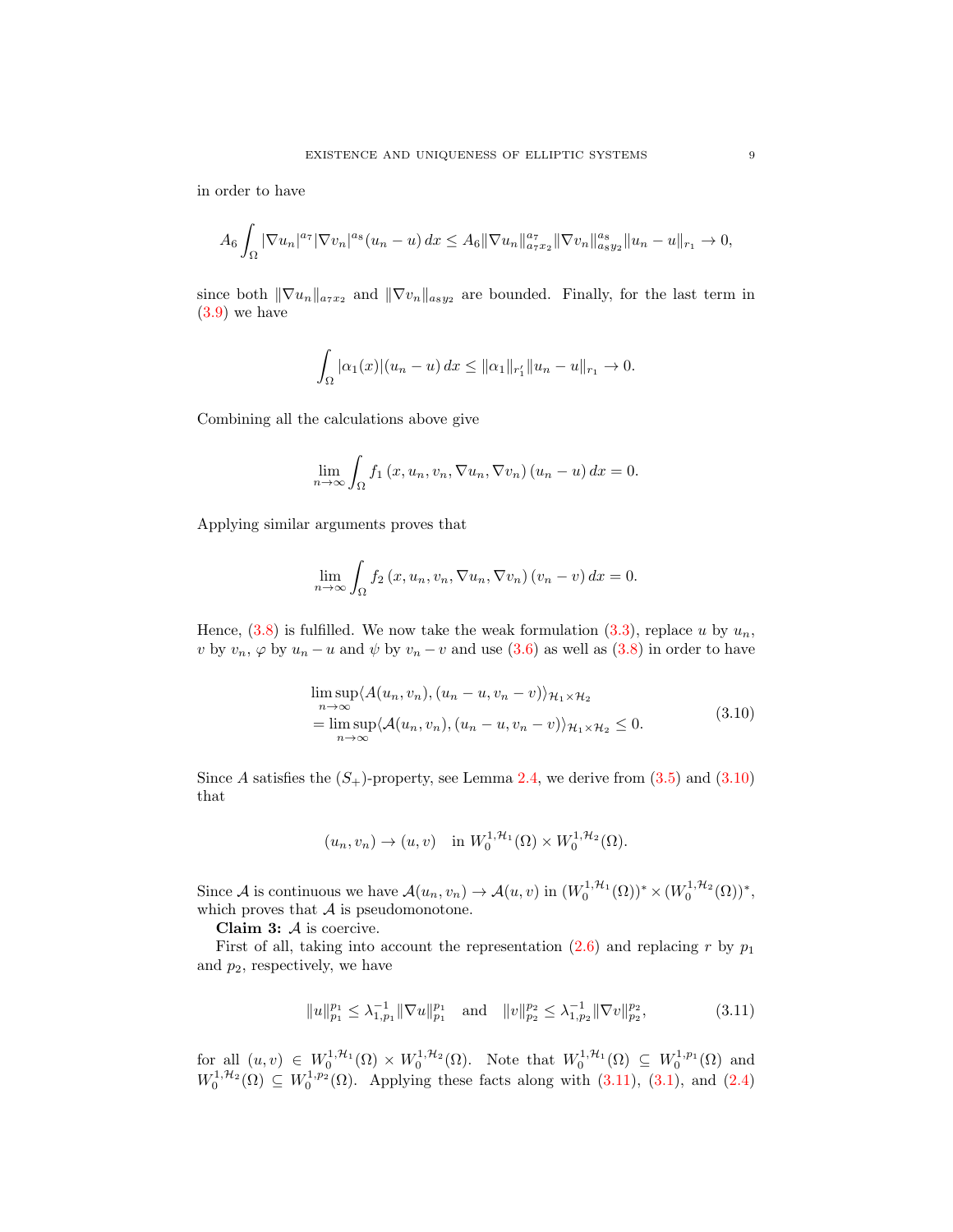leads to

$$
\langle \mathcal{A}(u, v), (u, v) \rangle_{\mathcal{H}_1 \times \mathcal{H}_2}
$$
\n
$$
= \int_{\Omega} \left( |\nabla u|^{p_1 - 2} \nabla u + \mu_1(x) |\nabla u|^{q_1 - 2} \nabla u \right) \cdot \nabla u \, dx
$$
\n
$$
+ \int_{\Omega} \left( |\nabla v|^{p_2 - 2} \nabla v + \mu_2(x) |\nabla v|^{q_2 - 2} \nabla v \right) \cdot \nabla v \, dx
$$
\n
$$
- \int_{\Omega} f_1(x, u, v, \nabla u, \nabla v) u \, dx - \int_{\Omega} f_2(x, u, v, \nabla u, \nabla v) v \, dx
$$
\n
$$
\geq ||\nabla u||_{p_1}^{p_1} + ||\nabla u||_{q_1, \mu_1}^{q_1} + ||\nabla v||_{p_2}^{p_2} + ||\nabla v||_{q_2, \mu_2}^{q_2}
$$
\n
$$
- \Lambda \left( ||\nabla u||_{p_1}^{p_1} + ||\nabla v||_{p_2}^{p_2} \right) - \Gamma \left( ||u||_{p_1}^{p_1} + ||v||_{p_2}^{p_2} \right) - ||\omega||_1
$$
\n
$$
\geq \left( 1 - \Lambda - \Gamma \lambda_{1, p_1}^{-1} \right) ||\nabla u||_{p_1}^{p_1} + ||\nabla u||_{q_1, \mu_1}^{q_1}
$$
\n
$$
+ \left( 1 - \Lambda - \Gamma \lambda_{1, p_2}^{-1} \right) ||\nabla v||_{p_2}^{p_2} + ||\nabla v||_{q_2, \mu_2}^{q_2} - ||\omega||_1
$$
\n
$$
\geq \left( 1 - \Lambda - \Gamma \max \left\{ \lambda_{1, p_1}^{-1}, \lambda_{1, p_2}^{-1} \right\} \right) \left( \min \left\{ ||u||_{1, \mathcal{H}_1, 0}^{p_1}, ||u||_{1, \mathcal{H}_1, 0}^{q_1} \right\}
$$
\n
$$
+ \min \left\{ ||v||_{1, \mathcal{H
$$

Since  $1 < p_i < q_i$  and condition [\(3.2\)](#page-5-2) holds, it follows that [\(2.7\)](#page-4-4) is satisfied, and hence  $A$  is coercive.

From the Claims  $1-3$  we see that  $A$  is bounded, pseudomonotone and coercive. Therefore, by Theorem [2.3,](#page-4-1) there exists  $(u, v) \in W_0^{1, H_1}(\Omega) \times W_0^{1, H_2}(\Omega)$  such that  $\mathcal{A}(u, v) = 0$ . Taking into account the definition of  $\tilde{\mathcal{A}}$ , see equation [\(3.4\)](#page-6-5), it follows that  $(u, v)$  is a weak solution of problem [\(1.1\)](#page-0-0). That finishes the proof.

# 4. A uniqueness result

<span id="page-9-0"></span>Now we consider the uniqueness of solutions of [\(1.1\)](#page-0-0). To this end, let  $f: \Omega \times$  $\mathbb{R}^2 \times (\mathbb{R}^N)^2 \to \mathbb{R}^2$  be the vector field defined by

$$
\mathbf{f}(x, s, \xi) = (f_1(x, s, \xi), f_2(x, s, \xi))
$$

for a. a.  $x \in \Omega$ , for all  $s \in \mathbb{R}^2$  and for all  $\xi \in (\mathbb{R}^N)^2$ . We suppose the following conditions on f:

(U1) There exists  $c_1 \geq 0$  such that

$$
(\mathbf{f}(x,s,\xi) - \mathbf{f}(x,t,\xi)) \cdot (s-t) \le c_1 |s-t|^2
$$

for a. a.  $x \in \Omega$ , for all  $s, t \in \mathbb{R}^2$  and for all  $\xi \in (\mathbb{R}^N)^2$ .

(U2) There exist  $\rho = (\rho_1, \rho_2)$  with  $\rho_i \in L^{s_i}(\Omega)$ ,  $1 < s_i < p_i^*$  and  $c_2 \geq 0$  such that  $f(x, s, \cdot) - \rho(x)$  is linear on  $(\mathbb{R}^N)^2$  for a. a.  $x \in \Omega$  and for all  $s \in \mathbb{R}^2$  and

$$
|\mathbf{f}(x,s,\xi) - \rho(x)| \le c_2|\xi|
$$

for a. a.  $x \in \Omega$ , for all  $s \in \mathbb{R}^2$  and for all  $\xi \in (\mathbb{R}^N)^2$ .

Our main result in this section reads as follows.

<span id="page-9-1"></span>**Theorem 4.1.** Let [\(2.1\)](#page-2-1), (H), (U1), and (U2) be satisfied. If  $2 = p_i < q_i < N$  for  $i = 1, 2 \text{ and}$ 

<span id="page-9-2"></span>
$$
c_1 \lambda_{1,2}^{-1} + c_2 \left(2\lambda_{1,2}^{-1}\right)^{\frac{1}{2}} < 1,\tag{4.1}
$$

then there exists a unique weak solution of problem  $(1.1)$ .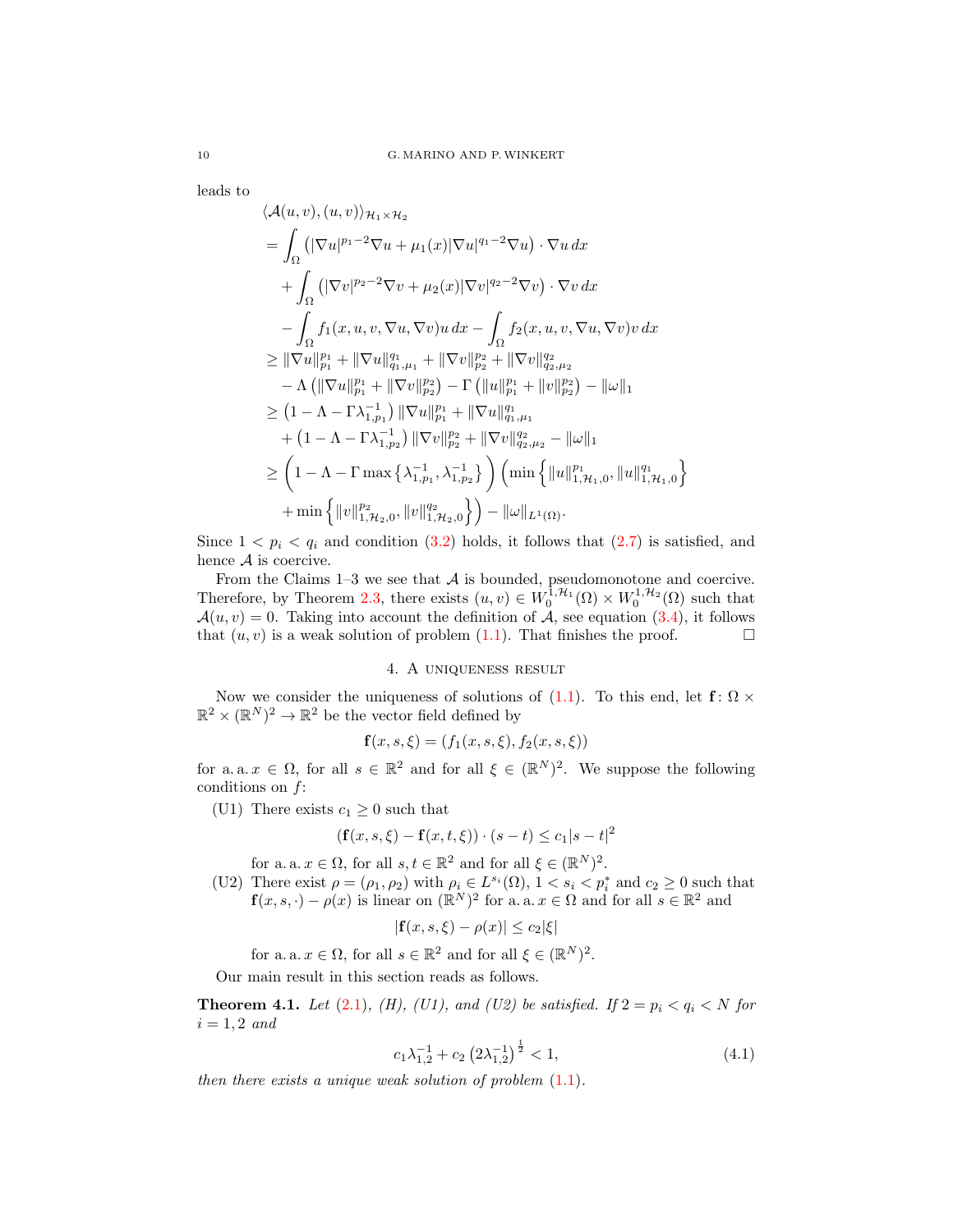*Proof.* Let  $u = (u_1, u_2), v = (v_1, v_2) \in W_0^{1, H_1}(\Omega) \times W_0^{1, H_2}(\Omega)$  be two weak solutions of [\(1.1\)](#page-0-0). Considering the weak formulation for u and v, choosing  $\varphi = u_1 - v_1$  as well as  $\psi = u_2 - v_2$  and subtracting the related equations gives

<span id="page-10-0"></span>
$$
\int_{\Omega} |\nabla (u_1 - v_1)|^2 dx + \int_{\Omega} |\nabla (u_2 - v_2)|^2 dx \n+ \int_{\Omega} \mu_1(x) (|\nabla u_1|^{q_1 - 2} \nabla u_1 - |\nabla v_1|^{q_1 - 2} \nabla v_1) \cdot \nabla (u_1 - v_1) dx \n+ \int_{\Omega} \mu_2(x) (|\nabla u_2|^{q_2 - 2} \nabla u_2 - |\nabla v_2|^{q_2 - 2} \nabla v_2) \cdot \nabla (u_2 - v_2) dx \qquad (4.2) \n= \int_{\Omega} (\mathbf{f}(x, u, \nabla u) - \mathbf{f}(x, v, \nabla u)) \cdot (u - v) dx \n+ \int_{\Omega} (\mathbf{f}(x, v, \nabla u) - \rho(x) - \mathbf{f}(x, v, \nabla v) + \rho(x)) \cdot (u - v) dx.
$$

By the monotonicity of  $\xi \mapsto |\xi|^{q_i-2}\xi$  we see that the third and the fourth integral on the left-hand side of  $(4.2)$  are nonnegative, that is,

<span id="page-10-1"></span>
$$
\int_{\Omega} |\nabla (u_1 - v_1)|^2 dx + \int_{\Omega} |\nabla (u_2 - v_2)|^2 dx \n+ \int_{\Omega} \mu_1(x) (|\nabla u_1|^{q_1 - 2} \nabla u_1 - |\nabla v_1|^{q_1 - 2} \nabla v_1) \cdot \nabla (u_1 - v_1) dx \n+ \int_{\Omega} \mu_2(x) (|\nabla u_2|^{q_2 - 2} \nabla u_2 - |\nabla v_2|^{q_2 - 2} \nabla v_2) \cdot \nabla (u_2 - v_2) dx \qquad (4.3) \n\geq \int_{\Omega} |\nabla (u_1 - v_1)|^2 dx + \int_{\Omega} |\nabla (u_2 - v_2)|^2 dx \n= ||\nabla (u_1 - v_1)||_2^2 + ||\nabla (u_2 - v_2)||_2^2.
$$

On the other side, by applying (U1) to the first integral on the right-hand side of  $(4.2)$  and  $(U2)$  to the second we obtain along with Hölder's inequality

<span id="page-10-2"></span>
$$
\int_{\Omega} \left( \mathbf{f}(x, u, \nabla u) - \mathbf{f}(x, v, \nabla u) \right) \cdot (u - v) dx \n+ \int_{\Omega} \left( \mathbf{f}(x, v, \nabla u) - \rho(x) - \mathbf{f}(x, v, \nabla v) + \rho(x) \right) \cdot (u - v) dx \n\leq c_1 \left( \|u_1 - v_1\|_2^2 + \|u_2 - v_2\|_2^2 \right) \n+ \int_{\Omega} (f_1(x, v_1, v_2, (u_1 - v_1) \nabla (u_1 - v_1), (u_1 - v_1) \nabla (u_2 - v_2)) - \rho_1(x) \right) dx \n+ \int_{\Omega} (f_2(x, v_1, v_2, (u_2 - v_2) \nabla (u_1 - v_1), (u_2 - v_2) \nabla (u_2 - v_2)) - \rho_2(x)) dx \n\leq c_1 \lambda_{1,2}^{-1} \left( \|\nabla (u_1 - v_1)\|_2^2 + \|\nabla (u_2 - v_2)\|_2^2 \right) \n+ c_2 \int_{\Omega} (|u_1 - v_1| + |u_2 - v_2|) \left( |\nabla (u_1 - v_2)|^2 + |\nabla (u_2 - v_2)|^2 \right)^{\frac{1}{2}} dx \n\leq (c_1 \lambda_{1,2}^{-1} + c_2 (2\lambda_{1,2}^{-1})^{\frac{1}{2}}) \left( \|\nabla (u_1 - v_1)\|_2^2 + \|\nabla (u_2 - v_2)\|_2^2 \right).
$$
\n(4.4)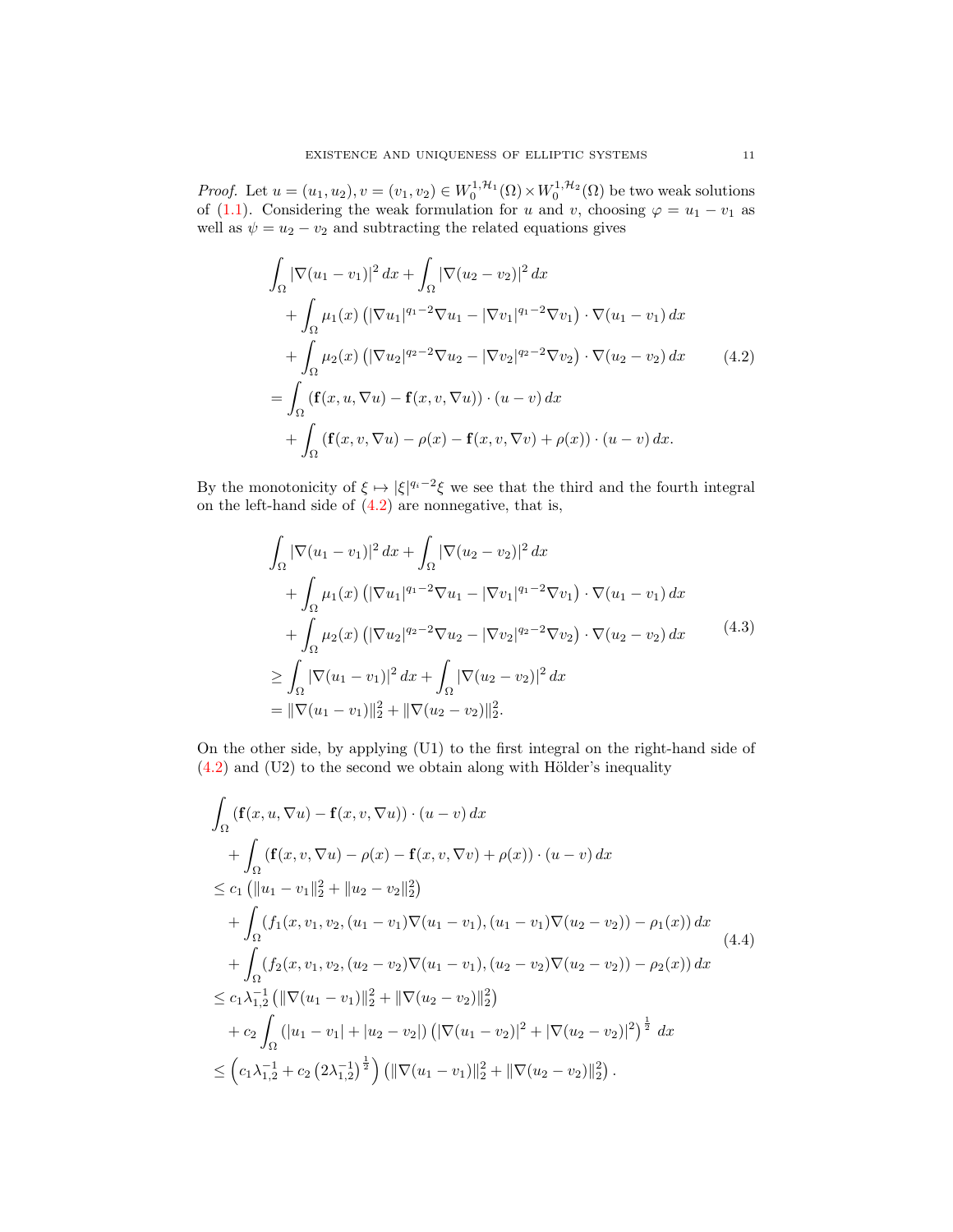Combining  $(4.2)$ ,  $(4.3)$  and  $(4.4)$  gives

$$
\|\nabla(u_1 - v_1)\|_2^2 + \|\nabla(u_2 - v_2)\|_2^2
$$
  
\n
$$
\leq \left(c_1\lambda_{1,2}^{-1} + c_2\left(2\lambda_{1,2}^{-1}\right)^{\frac{1}{2}}\right) \left(\|\nabla(u_1 - v_1)\|_2^2 + \|\nabla(u_2 - v_2)\|_2^2\right). \tag{4.5}
$$

Taking [\(4.1\)](#page-9-2) into account, we see from [\(4.5\)](#page-11-23) that  $u_1 = v_1$  and  $u_2 = v_2$  and so the solution of  $(1.1)$  is unique.

### <span id="page-11-23"></span>**REFERENCES**

- <span id="page-11-8"></span>[1] D. Averna, D. Motreanu, E. Tornatore, Existence and asymptotic properties for quasilinear elliptic equations with gradient dependence, Appl. Math. Lett. 61 (2016), 102-107.
- <span id="page-11-17"></span>[2] A. Bahrouni, V. D. Rădulescu, D. D. Repovš, *Double phase transonic flow problems with vari*able growth: nonlinear patterns and stationary waves, Nonlinearity 32 (2019), no. 7, 2481– 2495.
- <span id="page-11-18"></span>[3] A. Bahrouni, V. D. Rădulescu, P. Winkert, *Double phase problems with variable growth and* convection for the Baouendi-Grushin operator, submitted 2019.
- <span id="page-11-0"></span>[4] P. Baroni, M. Colombo, G. Mingione, Harnack inequalities for double phase functionals, Nonlinear Anal. 121 (2015), 206–222.
- <span id="page-11-1"></span>[5] P. Baroni, M. Colombo, G. Mingione, Non-autonomous functionals, borderline cases and related function classes, St. Petersburg Math. J. 27 (2016), 347–379.
- <span id="page-11-2"></span>[6] P. Baroni, M. Colombo, G. Mingione, Regularity for general functionals with double phase, Calc. Var. Partial Differential Equations 57 (2018), no. 2, Art. 62, 48 pp.
- <span id="page-11-3"></span>[7] P. Baroni, T. Kuusi, G. Mingione, Borderline gradient continuity of minima, J. Fixed Point Theory Appl. 15 (2014), no. 2, 537–575.
- <span id="page-11-13"></span>[8] L. Boccardo, D. G. de Figueiredo, Some remarks on a system of quasilinear elliptic equations, NoDEA Nonlinear Differential Equations Appl. 9 (2002), no. 3, 309–323.
- <span id="page-11-22"></span>[9] S. Carl, V. K. Le, D. Motreanu, "Nonsmooth Variational Problems and Their Inequalities", Springer, New York, 2007.
- <span id="page-11-14"></span>[10] S. Carl, D. Motreanu, Extremal solutions for nonvariational quasilinear elliptic systems via expanding trapping regions, Monatsh. Math. 182 (2017), no. 4, 801–821.
- <span id="page-11-15"></span>[11] S. Carl, D. Motreanu, Multiple solutions for elliptic systems via trapping regions and related nonsmooth potentials, Appl. Anal. 94 (2015), no. 8, 1594–1613.
- <span id="page-11-19"></span>[12] M. Cencelj, V. D. Rădulescu, D. D. Repovš, *Double phase problems with variable growth*, Nonlinear Anal. 177 (2018), part A, 270–287.
- <span id="page-11-9"></span>[13] F. Colasuonno, M. Squassina, Eigenvalues for double phase variational integrals, Ann. Mat. Pura Appl. (4) 195 (2016), no. 6, 1917–1959.
- <span id="page-11-5"></span>[14] M. Colombo, G. Mingione, Bounded minimisers of double phase variational integrals, Arch. Ration. Mech. Anal. 218 (2015), no. 1, 219–273.
- <span id="page-11-6"></span>[15] M. Colombo, G. Mingione, Regularity for double phase variational problems, Arch. Ration. Mech. Anal. 215 (2015), no. 2, 443–496.
- <span id="page-11-4"></span>[16] G. Cupini, P. Marcellini, E. Mascolo, Local boundedness of minimizers with limit growth conditions, J. Optim. Theory Appl.  $166$  (2015), no. 1, 1-22.
- <span id="page-11-16"></span>[17] P. Drábek, N. M. Stavrakakis, N. B. Zographopoulos, *Multiple nonsemitrivial solutions for* quasilinear elliptic systems, Differential Integral Equations  $16$  (2003), no. 12, 1519–1531.
- <span id="page-11-10"></span>[18] L. Gasiński, N.S. Papageorgiou, Constant sign and nodal solutions for superlinear double phase problems, Adv. Calc. Var., https://doi.org/10.1515/acv-2019-0040.
- <span id="page-11-11"></span>[19] L. Gasiński, P. Winkert, Constant sign solutions for double phase problems with superlinear nonlinearity, Nonlinear Anal. 195 (2020), 111739.
- <span id="page-11-7"></span>[20] L. Gasiński, P. Winkert, Existence and uniqueness results for double phase problems with convection term, J. Differential Equations 268 (2020), no. 8, 4183–4193.
- <span id="page-11-21"></span>[21] A. Lê, Eigenvalue problems for the p-Laplacian, Nonlinear Anal. 64 (2006), no. 5, 1057–1099.
- <span id="page-11-12"></span>[22] W. Liu, G. Dai, Existence and multiplicity results for double phase problem, J. Differential Equations 265 (2018), no. 9, 4311–4334.
- <span id="page-11-20"></span>[23] S. A. Marano, G. Marino, A. Moussaoui, Singular quasilinear elliptic systems in  $\mathbb{R}^N$ , Ann. Mat. Pura Appl. (4) 198 (2019), no. 5, 1581–1594.